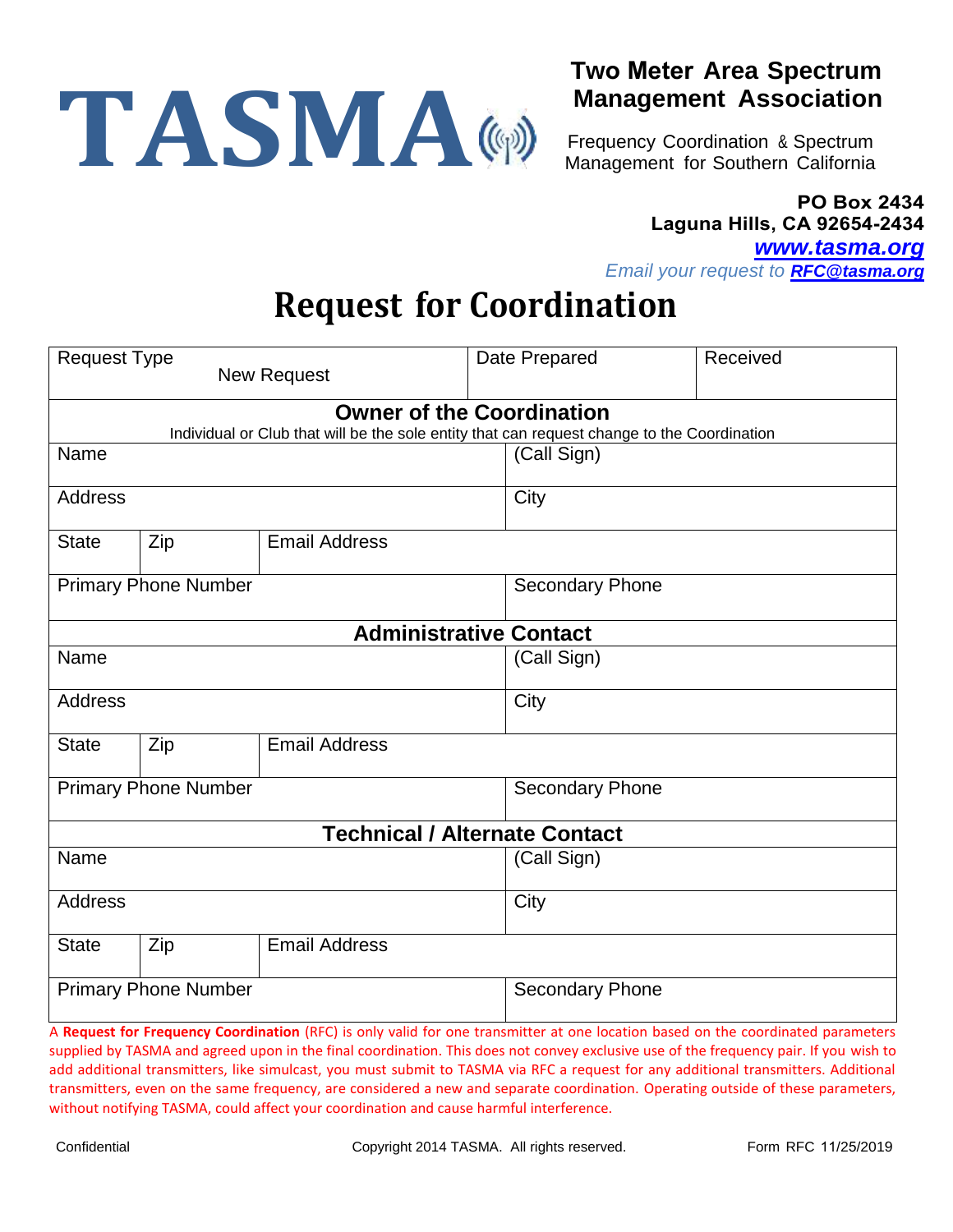|                                                   | <b>Repeater Site Information</b>                                  |                                                                                                                                          |                          |  |  |  |
|---------------------------------------------------|-------------------------------------------------------------------|------------------------------------------------------------------------------------------------------------------------------------------|--------------------------|--|--|--|
| <b>Repeater Call Sign</b>                         |                                                                   | <b>General Location of the Repeater</b>                                                                                                  |                          |  |  |  |
|                                                   |                                                                   | (To be published in TASMA and ARRL Repeater list)                                                                                        |                          |  |  |  |
| <b>Specific Location</b>                          |                                                                   |                                                                                                                                          |                          |  |  |  |
| (Not Published)                                   |                                                                   |                                                                                                                                          |                          |  |  |  |
| County<br>Los Angeles                             | <b>Coverage Area</b>                                              |                                                                                                                                          |                          |  |  |  |
|                                                   | (Area of Requested Coverage)                                      |                                                                                                                                          |                          |  |  |  |
| Latitude                                          | Longitude                                                         | <b>Site Elevation</b>                                                                                                                    |                          |  |  |  |
| Decimal                                           | <b>Technical Information</b>                                      | Decimal<br>(AMSL) Above Sea Level                                                                                                        | (Meter)                  |  |  |  |
| <b>Output Frequency</b>                           |                                                                   | <b>Input Frequency</b>                                                                                                                   |                          |  |  |  |
| (Requested Frequency if New Applications)         | <b>MHz</b>                                                        | (Requested Frequency if New Applications)                                                                                                | MHz                      |  |  |  |
| <b>Repeater Type</b><br>Open                      | Closed                                                            | Private                                                                                                                                  |                          |  |  |  |
|                                                   | Open repeaters can be used by any licensed Amateur Radio Operator | <b>Closed</b> repeaters are limited to members only. "Membership is open to all who apply"                                               |                          |  |  |  |
|                                                   |                                                                   | <b>Private</b> repeaters require Prior Authorization or Permission for use. (Closed Membership)                                          |                          |  |  |  |
| <b>Access Method</b> (Please Check One)           |                                                                   | Access Code                                                                                                                              |                          |  |  |  |
| CTCSS $\Box$<br>$DCS$ $\Box$                      | Other                                                             |                                                                                                                                          |                          |  |  |  |
|                                                   |                                                                   |                                                                                                                                          |                          |  |  |  |
| <b>Emission</b><br>(Check One)                    |                                                                   | <b>Transmitter Power</b>                                                                                                                 |                          |  |  |  |
| D-Star<br>15k FM $\Box$                           | <b>APCO</b><br><b>DMR</b><br>$\perp$<br>$\mathbf{1}$              | Out of all the Equipment,                                                                                                                |                          |  |  |  |
| Other<br>If Other Please Note:                    |                                                                   | Into Feedline to Antenna.                                                                                                                |                          |  |  |  |
|                                                   |                                                                   |                                                                                                                                          | (Watts)                  |  |  |  |
| Antenna Make                                      | <b>Transmitter Antenna Information</b><br>Model                   | Gain                                                                                                                                     |                          |  |  |  |
|                                                   |                                                                   |                                                                                                                                          | (dBi)<br>$(dbi=dbd+2.1)$ |  |  |  |
| Heading                                           | (Degrees True)                                                    | Feedline Type                                                                                                                            |                          |  |  |  |
| <b>Feedline Diameter</b>                          | (In) Feedline Length                                              | (meters) FeedLine Loss                                                                                                                   | (dB/100 ft.)             |  |  |  |
| If Hardline or Heliax                             |                                                                   |                                                                                                                                          |                          |  |  |  |
| Antenna Height                                    |                                                                   |                                                                                                                                          |                          |  |  |  |
| (HAGL)                                            |                                                                   | (HAAT)                                                                                                                                   |                          |  |  |  |
| <b>Height Above Ground Level</b>                  | (meter)                                                           | Height Above Average Terrain<br>Antenna Duplexing Transmit and Receive on the Same Antenna (Leave Receive Antenna Section Blank Antenna) | (meter)                  |  |  |  |
|                                                   | <b>Receive Antenna Information</b>                                |                                                                                                                                          |                          |  |  |  |
| Antenna Make                                      | Model                                                             | Gain                                                                                                                                     | (dBi)                    |  |  |  |
| Heading                                           | (Degrees True)                                                    | Feedline Type                                                                                                                            | $(dbi=dbd+2.1)$          |  |  |  |
|                                                   |                                                                   |                                                                                                                                          |                          |  |  |  |
| <b>Feedline Diameter</b><br>If Hardline or Heliax | (In) Feedline Length                                              | (meters) FeedLine Loss                                                                                                                   | (dB/100 ft.)             |  |  |  |
| Antenna Height                                    |                                                                   |                                                                                                                                          |                          |  |  |  |
| (HAGL)<br>Height Above Ground Level               |                                                                   | (HAAT)<br>(meter) Height Above Average Terrain                                                                                           |                          |  |  |  |
| (meter)<br>Linking                                |                                                                   |                                                                                                                                          |                          |  |  |  |
| Allstar Node Number:                              | Dstar Node Number:                                                | Echolink Node Number:                                                                                                                    |                          |  |  |  |
| <b>IRLP Node Number:</b>                          | 70ther:                                                           | RF-Link                                                                                                                                  | (Frequency)              |  |  |  |